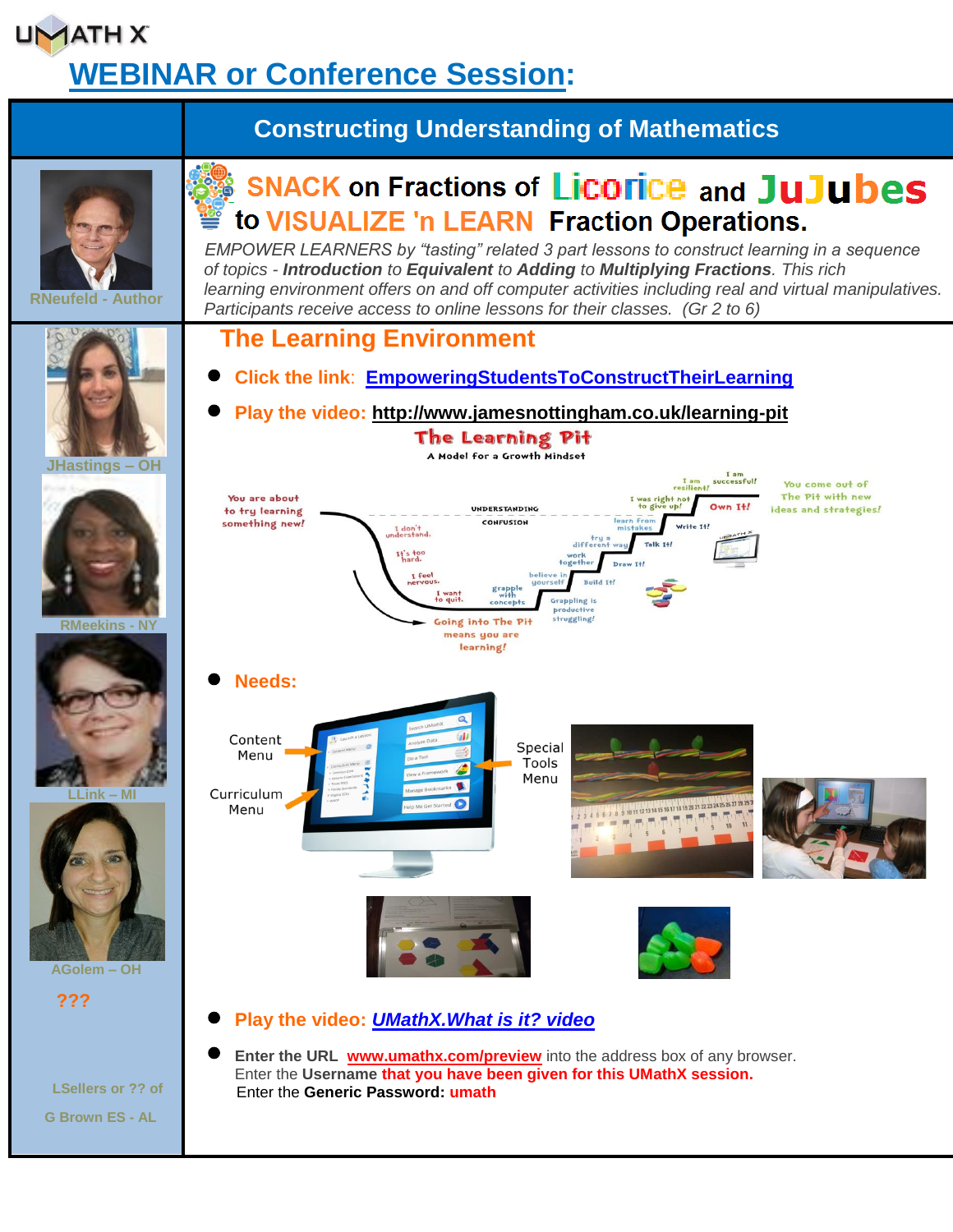### **Concept 1: The Meaning of Fractions:**

**On Computer … Content Menu … Fractions>Meaning>Introduction>Circles; On Computer … Content Menu … Fractions>Meaning>Pattern Blocks (names of shapes)**



#### **On Framework … "Fraction of a Set"**

 **JuJubes …** Handout a set of JuJubes with variety of colors. Show me five sevenths; six sevenths; seven sevenths (must we have equal numbers?)



 **On Computer … Content Menu - The Meaning of Fractions> Fraction Strips (concepts 1 - 4)** On Framework … "Fraction Strips – Concept 1  **Licorice … how do I make 1/2 … 1/4 … .. but what about 1/3???**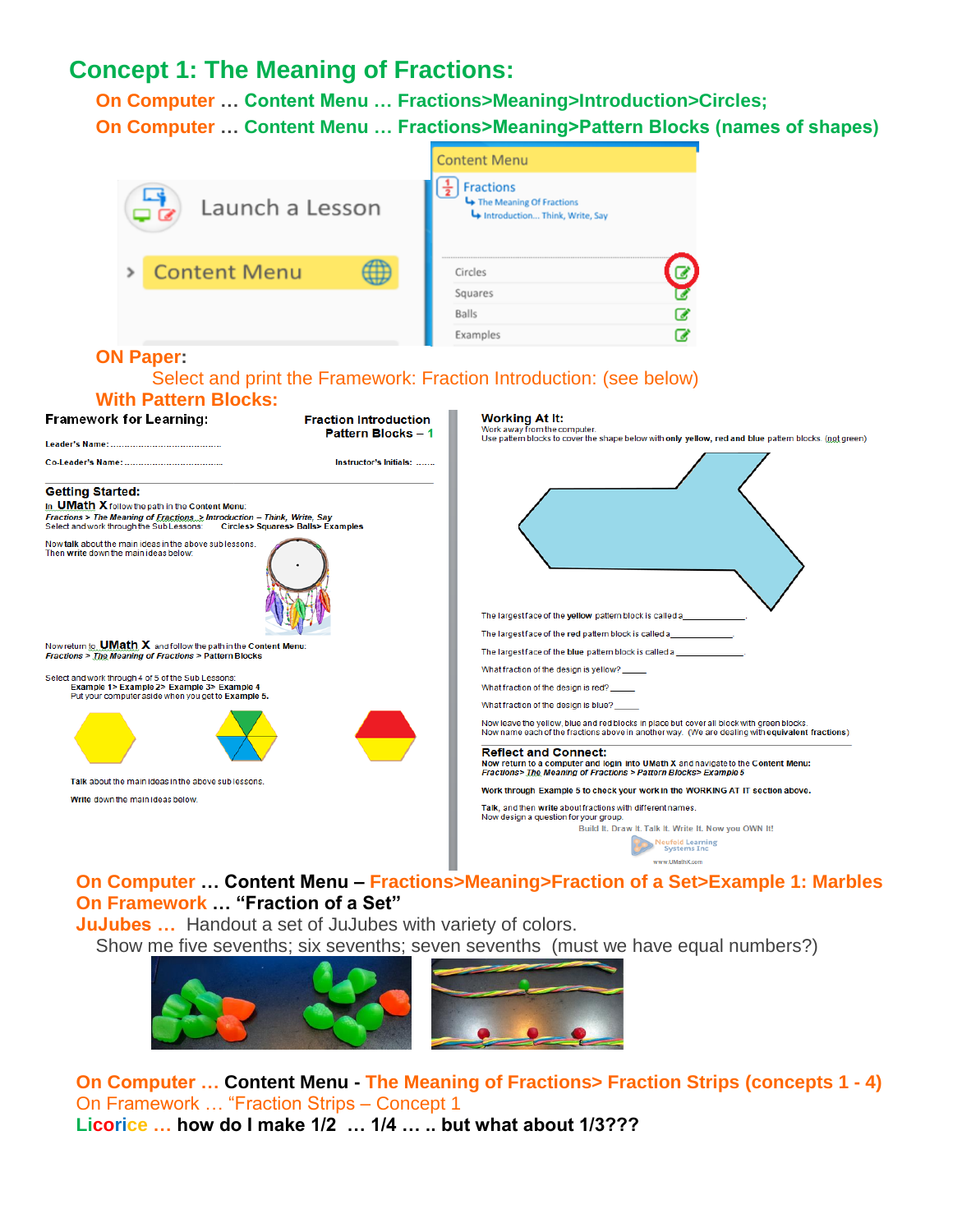## **Concept 2: Equivalent Fractions**

#### **On Computer ..Content Menu.. Fractions> Equivalent Fractions > Pattern Blocks>Hexagon1 On Paper ..Framework.. Equivalent Fractions (tiers)**



#### **On Computer ..Content Menu.. Fractions> Equivalent Fractions > Fraction Strips With Licorice ..**

**On Computer .. Content Menu.. Fractions>Equivalent Fractions>An Explanation with Sets With Jujubes ..** 



**Challenge .. use your marbles or jujubes to go to the next step ??**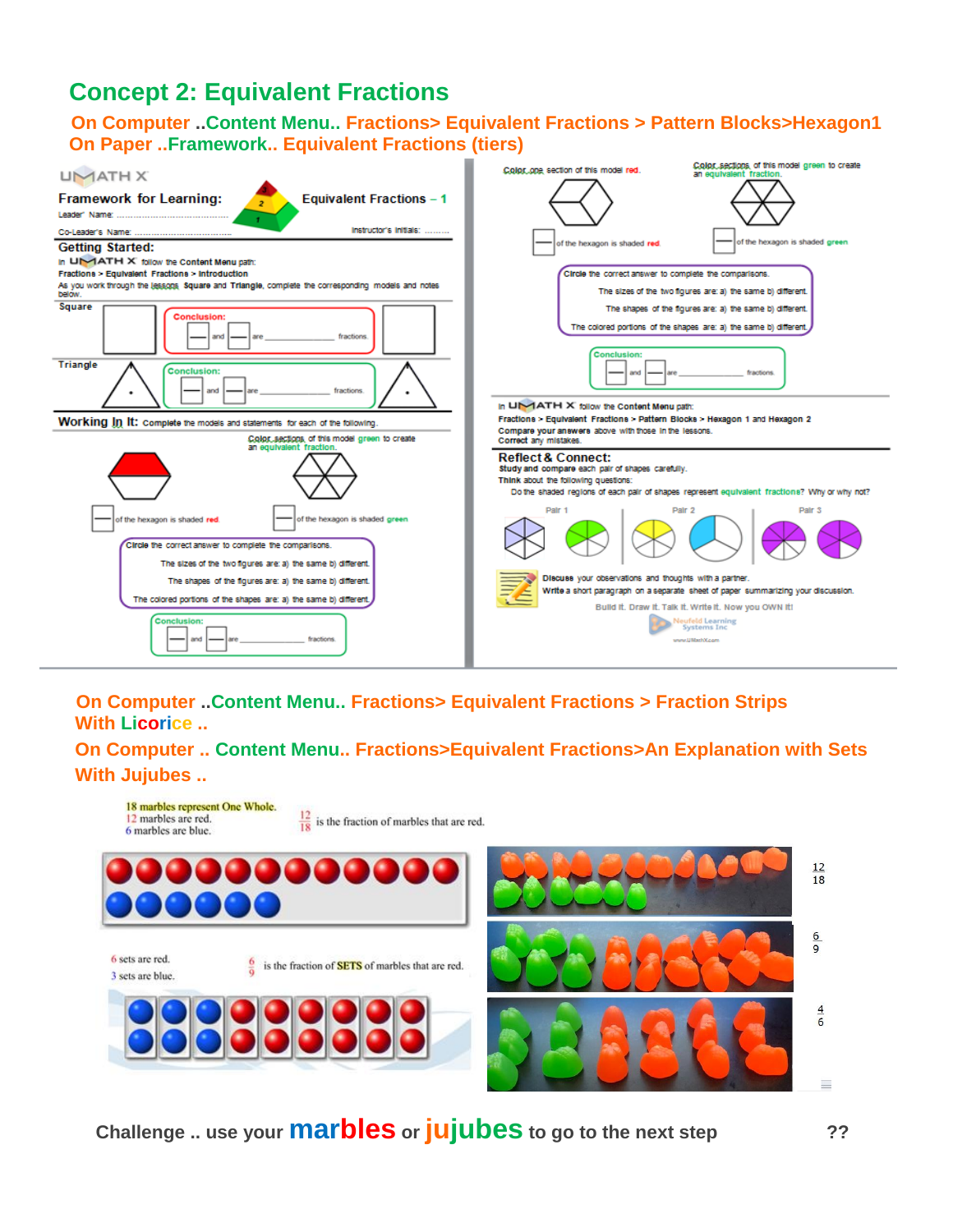#### **JuJubes … activity On Computer ..Content Menu.. Fractions>Equivalent Fractions>Equi Fractions on # Line On Paper ..Framework.. Equivalent Fractions on # Line**

Look along the ruler to  $\frac{1}{2}$ find equivalent fractions



### **Concept 3: Adding Fractions:**

 $=$   $\overline{ }$ 

**On Computer ..Content Menu.. Fractions> Adding Fractions > Pattern Blocks>Hexagon 2**



#### **On Computer & Paper ..Content Menu.. Fractions> Adding Fractions > Word Problems>**